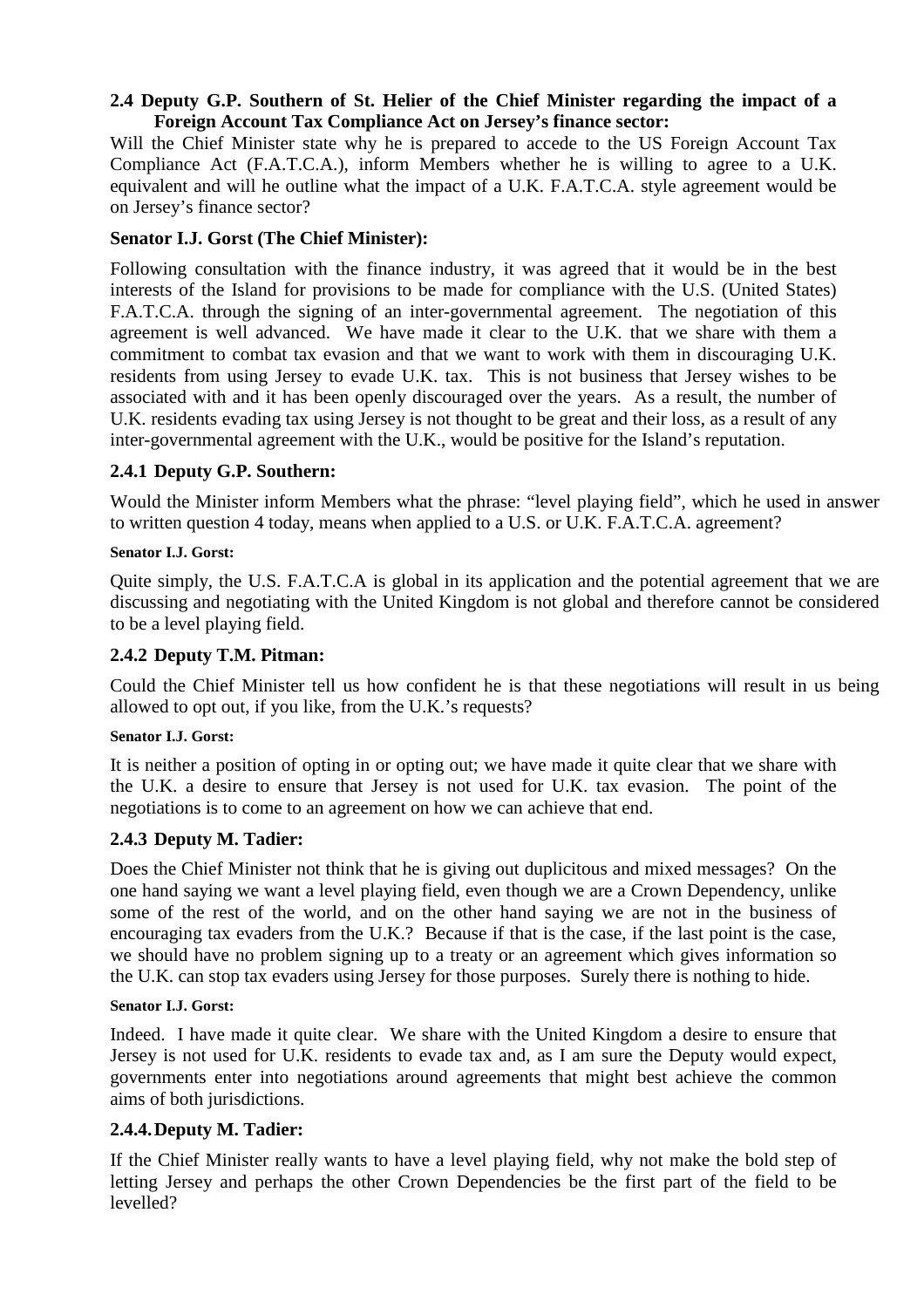#### **Senator I.J. Gorst:**

I am not quite sure what the Deputy is asking when it comes to levelness or not of fields. We do not want to get into discussions about controls and that sort of thing. I have made it quite clear and I would expect that Members of this Assembly expect me to negotiate on behalf of our community in the best interests of our community and that is what I will do.

## **2.4.5 Connétable P.J. Rondel of St. John:**

Does the Chief Minister consider that his team, who attend the British-Irish Council, are in part sometimes too close to their U.K. counterparts and their civil servants? Those people are drawing information from our representatives and using it against us at a later date. As we see quite frequently now, the U.K. is targeting a great number of areas, whether it is in finance and other areas, within this Island. If I recall correctly, in Lord Coutanche's memoirs, he said that he did not know where Whitehall was and he wanted to keep it that way.

### **Senator I.J. Gorst:**

Unfortunately, in the world that I inhabit today, it is absolutely imperative that I know where Whitehall is, that I know where Westminster is. I would disagree with the Connétable when it comes to my team. My team go out to bat on behalf of Jersey and I am proud of the effort that they put in. What sometimes concerns me is that it appears that, occasionally, Members of this Assembly do not act in the same way.

### **2.4.6 Deputy G.P. Southern:**

The enemy within, I believe. A 3-parter, if I may, Sir? To whom would a U.K. F.A.T.C.A. apply? What is the remit of a F.A.T.C.A.? Does it include trusts and business accounts and would it apply to the 20 per cent of bank deposits in Jersey which remain undeclared in Jersey banks as in question 8?

#### **The Bailiff:**

I am sorry, Deputy, that is far too complicated for one oral question, 3 parts, so could you just perhaps confine yourself to the first part?

### **Deputy G.P. Southern:**

To whom would a U.K. F.A.T.C.A. apply and what is the F.A.T.C.A.'s remit?

### **Senator I.J. Gorst:**

That is a very good question. Perhaps I could invite the Deputy to move from his position whereby he seems to take advice from those who are critical of Jersey and come to my side of the fence and help in the negotiations, because they are very real questions. U.S. F.A.T.C.A., as he knows, relates to all U.S. citizens. Of course, that description is not quite so straightforward when one is trying to enter into negotiation and agreement with the United Kingdom, because that description does not translate across for taxation purposes for U.K. residents.

## **2.4.7 Deputy G.P. Southern:**

And to whom would a U.K. F.A.T.C.A. apply, which was the question, and any time he wishes to appoint me Assistant Minister for Taxation, he is welcome. **[Laughter]** 

#### **Senator I.J. Gorst:**

Even I might find that a step too far. **[Laughter]** 

#### **Deputy G.P. Southern:**

He has so far.

**Senator I.J. Gorst:**